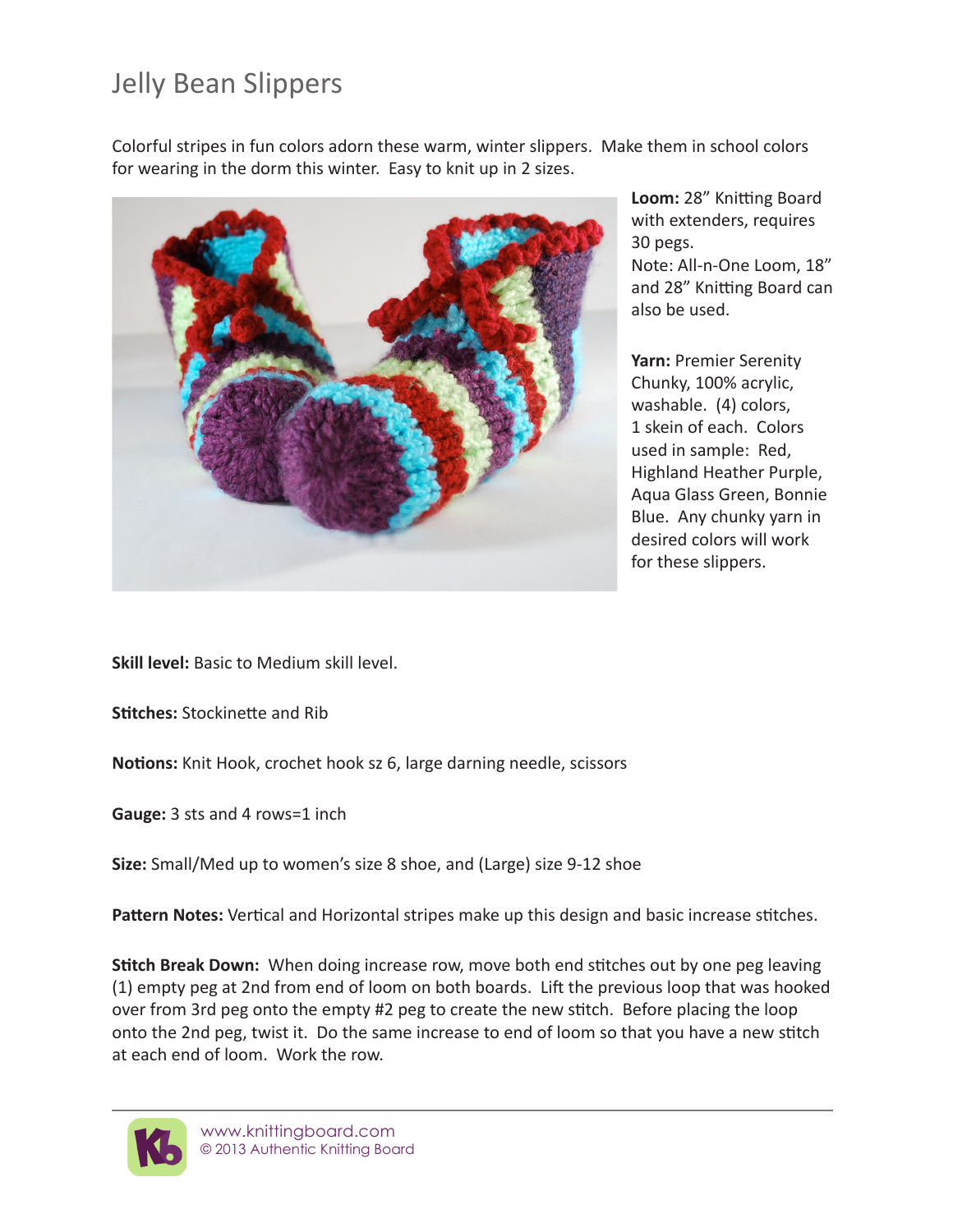## *<u>Instructions</u>*

Cast On 14 (18) stitches in stockinette stitch in Purple yarn. Lay anchor yarn of matching yarn. This will remain in slippers. When changing color varns, cut and knot varn and tie on new color. Work 1 (1) row in Stockinette Work 1 (1) inc row Work 1 (1) row Change to color 2 Blue, Work 2 (3) rows in Rib stitch Change to color 3 Red, Work 2 (3) rows in Stockinette stitch Change to color 4 Green Work 1 (2) rows in Rib stitch, Work 1 (1) inc row, Work 1 (1) row in Rib stitch Change to color 1 Purple Work 2 (2) rows in Stockinette stitch, , Work 1 (1) inc row, Work (1) row in Stockinette stitch Change to color 2 Blue Work 2 (2) rows in Rib, Work 1 (1) inc row Change to color 3 Red Work 2 (2) rows in Stockinette stitch, Large only, work (1) inc row Change to color 4 Green Work 2(2) rows in Rib stitch, Large only, Work (1) inc row, Work 1 (1) row in Rib stitch Change to color 1 Purple Work 4 (5) rows in Stockinette. Leave yarn attached at beginning of board. Cut 4 strands of yarn, 1 red, 1 green, 2 blue, each about 2.5 (3.5) yds long. Tie on blue strand at peg #6 (7); tie on red strand at peg #10 (13); tie on green strand at peg #14 (19): tie on blue strand at peg # 18 (25). You now are ready to work in vertical stripes. Size small will have 5 purple, 4 blue, 4 red, 4 green, 5 blue stitches. Size large will have 6 sts of each color. Be sure to twist the 2 yarns when you change colors. Work in one continuous stockinette

stitch pattern across all color sections.

Work 7 (10) rows of vertical stripes in Stockinette stitch.

Bind Off in 2-loop crochet method. This will be the heel/back of slipper. Cut and tie all yarn tails as you work across.

## **Einishing the Slipper:**

Fold slipper over so that bind off edge is folded together (back), and the anchor yarn is at toe. Sew the back seam with invisible stitch so that the yarn color does not show.



Sew the top of slipper from toe to leg opening where the increases stop. This will be about 2 color stripes before the vertical sections. You can slip the slipper on your foot to be sure you leave enough opening. Knot the end of sewing with several extra stitches. Draw the anchor yarn up snuggly to create a closed toe and knot securely. Trim the yarn tails to about 1" and